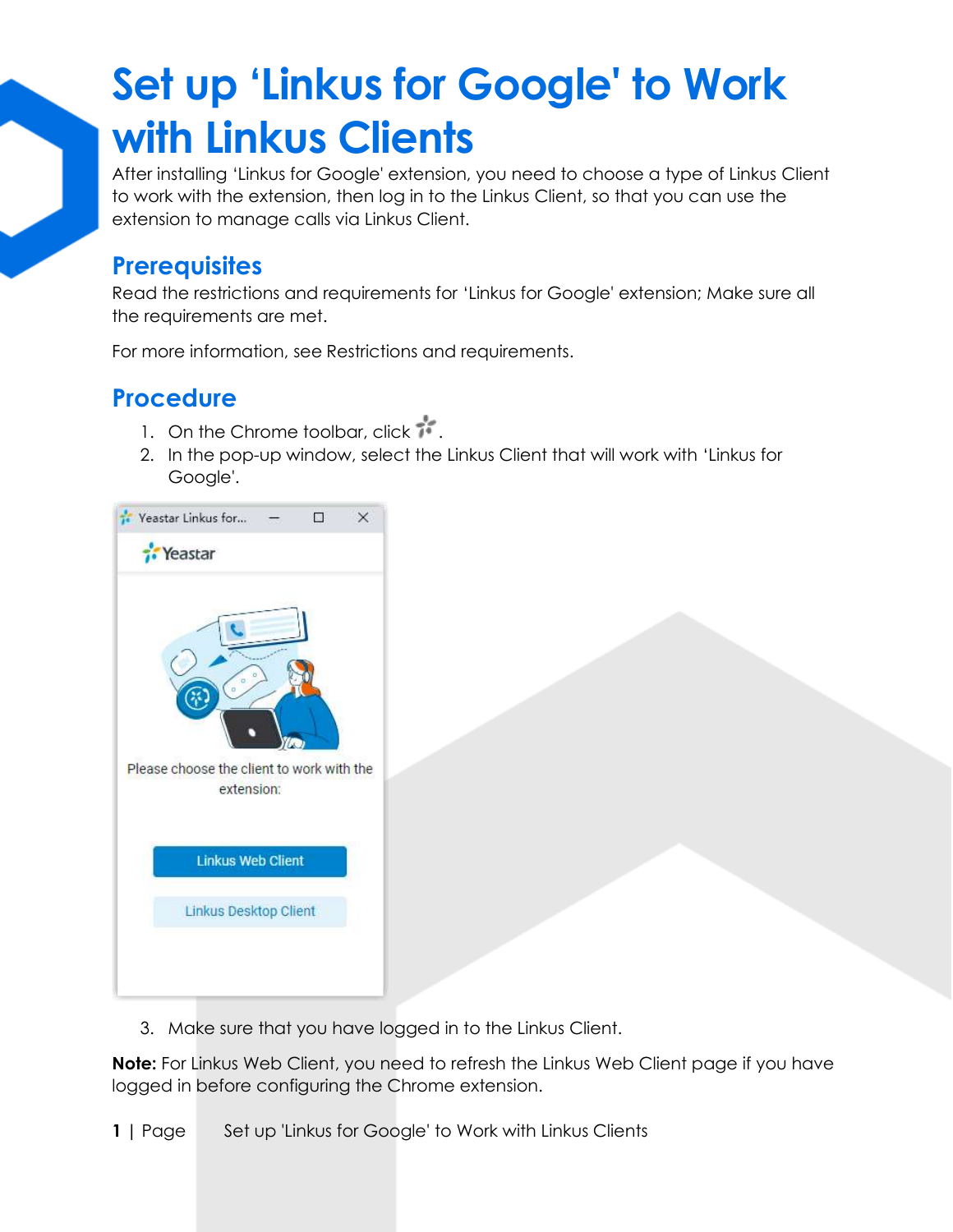# **Set up 'Linkus for Google' to Work with Linkus Clients**

## **Result**

The result varies from the Linkus Client that will work with the extension.

#### The Chrome extension for Linkus Desktop Client

On Chrome toolbar, Linkus icon turns from  $\mathbf{r}^*$  to  $\mathbf{r}^*$ , which indicates that the extension can work now.

#### The Chrome extension for Linkus Web Client

On Chrome toolbar, Linkus icon turns from  $\mathbf{r}^*$  to  $\mathbf{r}^*$ , which indicates that the extension can work now.

**Tip:** Hover your mouse over **i** to check your extension number, extension name, domain of Linkus Web Client and missed calls.



- The domain of Linkus Web Client is automatically added to the blocklist, which means that the Chrome extension will NOT detect phone numbers on your Linkus Web Client.
- A mini, pop-out Linkus Web Client is displayed where you can do the following operations:

**Note:** When you use the mini, pop-out Linkus Web Client for calls for the first time, you will receive the requests for microphone and notification from Google Chrome. Please approve the requests.

- Make a call
- Receive a call
- Change extension presence and agent status
- Quickly access Voicemails
- Quickly access function keys
- Quickly access call logs